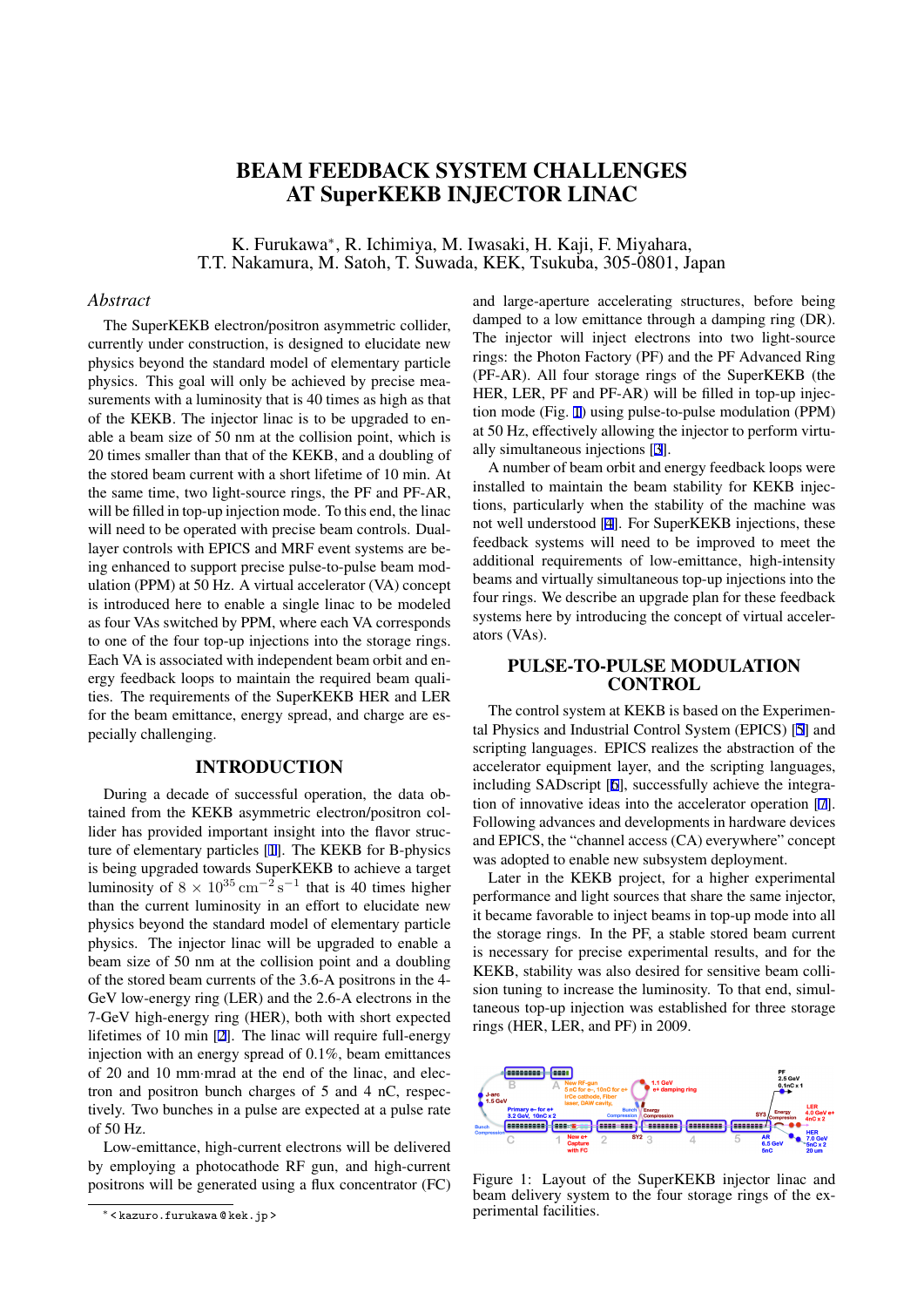

Figure 2: Overall configuration of the event-based control system at the injector linac. A total of 18 event-receiver stations are spread across the 1-km-diameter facility.

Global and fast controls were then established for pulseto-pulse beam modulation (PPM), or virtual accelerators (VAs) [8]. The control system, based on 10-year-old hardware and conventional EPICS software, was inadequate for controlling the beam within 20 ms, and so a new control system with an event notification mechanism that was capable of [reg](#page-3-0)ulating *∼*150 parameters at 50 Hz was installed. This event-based control system managed the low-level RF, high-power RF, pulsed magnets, electron gun, injection systems, and beam instrumentation, that were spread over a distance of 1 km. While the event-based control system was supervised by EPICS software, it had a dedicated communication link for fast, global, and robust control [9].

The event generator sent timing signals and control data to 18 event-receiver stations arranged in a star-like topology (Fig. 2). Each link between the event generator and a receiver consisted of a single optical fi[be](#page-3-0)r and provided both synchronized timing signals (with a precision of approximately 10 ps) and synchronized control through a realtime software mechanism (with a precision of about 10 *µ*s). Recent technological advances in fieldprogrammable gate arrays (FPGAs) and small form-factor pluggable (SFP) transceivers have enabled reliable control in this configuration.

VME-based event control modules in the generator (EVG230) and the receiver (EVR230RF) from MRF [10] were utilized in the system. The event generator provides several events per pulse depending on the injection ring, and device controls are synchronized to the linac RF clock.

The same "dual-tier" control system with the con[ven](#page-3-0)tional EPICS and event-based control, depicted in Fig. 3, will also be essential for the SuperKEKB. Simultaneous injection will be maintained, as the beam lifetime will be more limited at the SuperKEKB HER and LER. Several more event-receiver stations will be installed to cover additional pulsed accelerator equipment and beam instrumentation. Event generators and receivers from SINAP are also being evaluated, especially for the DR integration [11]. A number of other parameters will have to be managed precisely in a pulse-to-pulse manner to realize lower emittance beams for a higher luminosity [12].

The event-based control tier manages global a[nd](#page-3-0) fast



Figure 3: Dual-tier controls with EPICS CA at the top and fast event synchronized control at the bottom.

controls over a pico- to microsecond range, while the EPICS control tier covers slower parameter controls for the event-based controls, as well as existing conventional controls. The EPICS tier arbitrates operation requests of average beam-repetition rates from the three rings, and schedules different beams pulse by pulse.<sup>1</sup> Such requests occur every several seconds, and the beam mode schedule is reprogrammed at the event-control tier through the EPICS CA upon each request. This dual-tier control system is also an optimal configuration for next-generation accelerator systems.

#### EMITTANCE PRESERVATION

Low-emittance, high-current electron and positron beams will be generated by upgrading the linac with facilities such as an RF gun, an FC, and a DR. If the accelerator equipment is aligned perfectly and the machine is stable, then beams are injected to the rings without emittance degradation. Based on beam dynamics simulations with an advanced bunch compressor, it is found that the local and global alignment tolerances are 0.1 and 0.3 mm, respectively, depending on the bunch length. However, alignment of the 600-m linac itself is a challenge, and furthermore, the Great East Japan Earthquake in 2011 disturbed the alignment by several millimeters.

If the machine is not aligned well, then the beam is kicked transversely by the focusing magnets and passes through the accelerating structures at an off-center position, inducing a transverse wakefield. This wakefield then kicks the tail of the beam bunch causing it to form a banana shape, which generates projected emittance blow-up [13]. If the distortion is small and non-linear effects are ignored, then we should be able to determine an initial beam orbit that will cancel the distortions in both the horizontal and vertical planes [14].

It is important to adopt this emittance preservation mechanism along the linac, and we must also be prepared to handle beam orbit and other instabilities by employing feedback loops.

<sup>&</sup>lt;sup>1</sup>Under typical operating conditions, the average injection rates with KEKB were 25 Hz for the LER, 12.5 Hz for the HER, and 0.5 Hz for the PF, which were frequently changed to maintain the stored beam current automatically.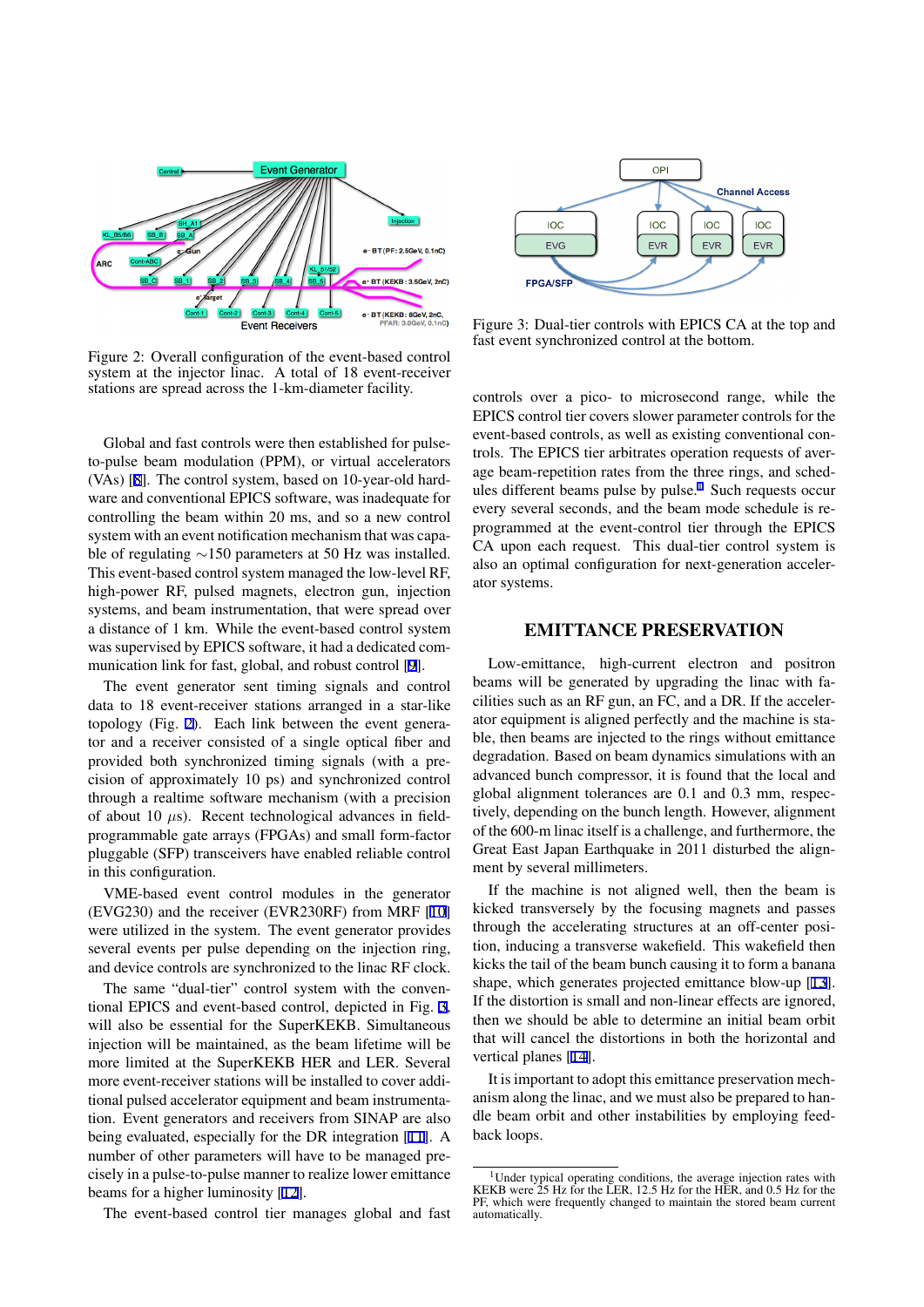

Figure 4: Single injector linac modeled as four PPM VAs managed by an event-based control system.

## VIRTUAL ACCELERATOR MODELS

There are two types of VAs that are both important to this project. The first is a VA constructed virtually within a computer simulation to represent a real accelerator. This "simulation VA" is often utilized to improve the performance by comparing beams between virtual and real accelerators or to design the accelerator before construction is completed [15]. As EPICS has a switch to change process variables to simulation mode, several institutes employ such a mechanism.

The second VA type is one that corresponds to PPM beam modes. [Ea](#page-3-0)ch of the "PPM VAs" maintains independent variable parameters, and machine operators treat those PPM VAs as separate machines that exist in a single real machine. For the injector linac, we may need to consider a group of PPM VAs consisting of (Fig. 4)

- *•* a 7-GeV electron injector for the SuperKEKB HER,
- a 4-GeV positron injector for the SuperKEKB LER,
- *•* a 2.5-GeV electron injector for the PF, and
- *•* a 6.5-GeV electron injector for the PF-AR.

Positrons are kept in the DR for more than 40 ms to reduce the beam emittance, and the same beam spans a temporal distance of more than two pulses. Most of the beam characteristics are lost in the DR, but the beam charge and timing against MR are maintained. Furthermore, a single pulse may contain dual bunches separated by 96 ns, and these two bunches should be handled separately because the second bunch is affected by the wakefield of the first bunch.

While all the PPM VAs share about 1000 common parameters, each PPM VA maintains an independent set of around 200 synchronous parameters. Common parameters correspond to equipment that does not vary from pulse to pulse. As the synchronous parameters can change in PPM, each parameter can have multiple values (currently up to ten), and one set of these values are associated with one PPM VA. Both the common and independent parameters will need to be optimized to achieve the beam properties of the respective PPM VA. Thus, a simulation VA is required for each PPM VA. Since our present simulation environment based on SAD/SADscript is not designed to handle such common parameter optimization between several VAs, the optimization process will need to be iterated.

Depending on the location in the injector linac, the beam energies in the PPM VAs are very different, which makes the iteration optimization somewhat complicated. To simplify the process, we subdivide the linac into several segments as listed in Table 1.

|  |  |  | Table 1: Possible segment energies (GeV) |  |
|--|--|--|------------------------------------------|--|
|--|--|--|------------------------------------------|--|

| Segment                | HER | LER | РF  | <b>PF-AR</b> |
|------------------------|-----|-----|-----|--------------|
| Gun to positron target | 3.5 | 3.5 | 3.5 | 3.5          |
| Positron target to DR  | 4.6 | 1.1 | 4.6 | 4.6          |
| DR to the end of linac | 70  | 4 O | 2.5 | 6.5          |

#### BEAM EMITTANCE CONTROL

Depending on the alignment result and the stability of the injector, the management strategy of the beam emittance may vary. Initially, we will only be able to monitor the beam characteristics as much as our resources will allow. We are in the process of enhancing the synchronized beam instrumentation such as the strip-line beam position monitors (BPMs) [16], wire scanners for the beam emittance [17], and a beam deflector for single-shot sliced emittance [3], as well as equipment monitors [18].

Simple beam stabilization feedback loops will first be installed for the be[am](#page-3-0) orbit and energy with a proportionalintegr[al \(P](#page-3-0)I) control as in KEKB, where monitors are BPMs and a[ctu](#page-3-0)ators are steering magnets or l[ow-](#page-3-0)level RF system. Pairs of point-to-point orbit stabilizers of 90-degree apart in the phase space, as well as energy stabilizers with energy-spread compensation will be employed [19]. We have found that these instruments are indispensable in locating the origin of the instability and for continuing beam studies under unusual beam conditions.

As noted, a certain beam orbit can be employed [to](#page-3-0) cancel out the beam bunch distortions introduced by the wakefield. This orbit can be determined by scanning the initial point in the beam phase space and applying a specialized optimization feedback algorithm such as the downhill simplex to maintain the orbit. However, it is only after the beam has been commissioned that we are able to confirm how the orbit may be affected by the ground/girder alignment stability and equipment stability and what time constants these may have. We thus may need to apply different feedback techniques for the stabilization.

Each PPM VA will be associated with several feedback loops that will be applied to a set of process variables that correspond to the respective PPM VA. The process variable sets and feedback loops of each PPM VA are independent, as shown in Fig. 5.

If the time constant of the beam drift is sufficiently slow, then the feedback application programs will continue to be based on scripting languages, possibly accompanying a graphical user [in](#page-3-0)terface including the SADscript environment, which can solve linear (and nonlinear) beam optics online. This scheme is preferable for rapid development.